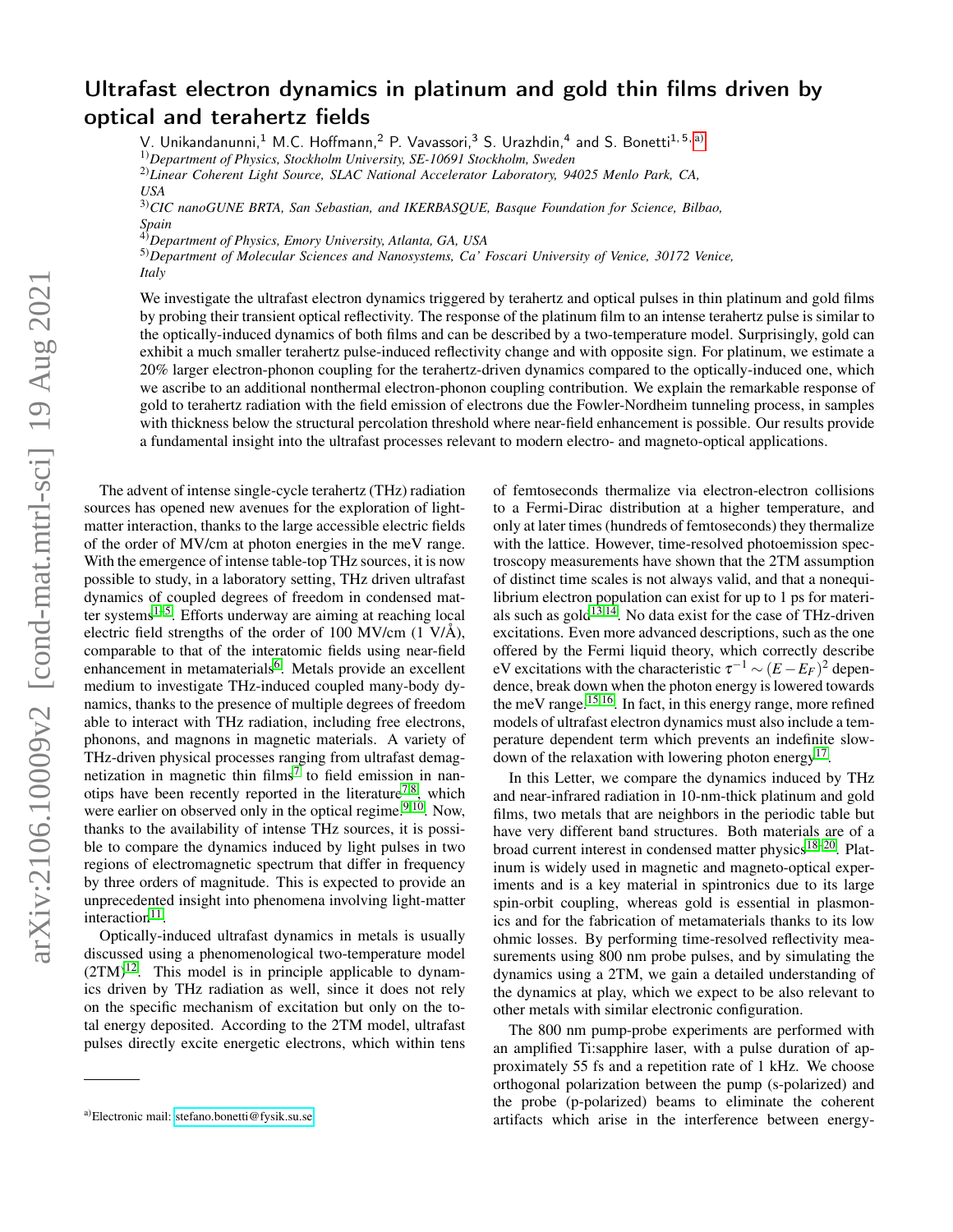

<span id="page-1-0"></span>FIG. 1. (a) Geometry of the experimental setup for measuring transient reflectivity. The plane of incidence is marked in blue. (b) Autocorrelator trace of the 800 nm pump intensity. (c) Temporal profile of the electric field of THz pulse. The symbols in panels (b) and (c) are the measured data. The solid line in panel (b) is the best fit obtained with a Gaussian function, the line in panel (c) connects the data points.

degenerate pulses. The pump is incident at an angle θ*pump*  $= 10$  degrees and the probe at an angle  $\theta_{probe} = 45$  degrees, as shown in Fig. [1\(](#page-1-0)a). The temporal profile of the pulse intensity measured using an autocorrelator is shown in Fig. [1\(](#page-1-0)b).

The intense single-cycle THz pump required for the THz pump-optical probe experiment is generated in the organic crystal DSTMS by the optical rectification of 1560 nm radiation, down-converted from the 800 nm fundamental using an optical parametric amplifier $^{21}$  $^{21}$  $^{21}$ . The temporal profile of the electric field of the THz pump, determined by electro-optic sampling in a GaP crystal<sup>[22](#page-4-17)</sup>, has a peak amplitude of approximately 1 MV/cm, as shown in Fig. [1\(](#page-1-0)c). The incident fluence is around  $2.5 \text{ mJ/cm}^2$  for both THz and 800 nm pumps. The change in reflectivity of the 800 nm probe is measured using a silicon photo-detector. For both experiments, the pump is modulated with a mechanical chopper at half the laser repetition rate.

Fig. [2\(](#page-1-1)a)-(b) shows the transient reflectivity in platinum and, respectively, gold. For both materials, the reflectivity change caused by the THz pump is shown by gray symbols, while that caused by the 800 nm pump by orange ones. The continuous lines show the 2TM simulation results. The calculated absorbance of both pumps as a function of sample depth is given in the insets. Both calculations are based on the transfer matrix approach, implemented using the open-source simulation package  $NTMpy^{23}$  $NTMpy^{23}$  $NTMpy^{23}$ . The material parameters and other simulation details are provided in the Supplementary Material.

We first discuss the results for platinum in Fig. [2\(](#page-1-1)a). The transient reflectivity shows a qualitatively similar response for both THz pump and 800 nm pumps, with a maximum relative change reaching approximately 0.1% after less than 1 ps. After that, the reflectivity rapidly relaxes to within 0.05% after a



<span id="page-1-1"></span>FIG. 2. Transient reflectivity of (a) platinum and (b) gold samples after excitation with THz (gray) and 800 nm (orange) pump pulses of comparable fluence of approx. 2.5 mJ/cm<sup>2</sup>. The solid and dashed lines show the temperature evolution calculated using the 2TM model described in the text, with the temperature scale shown on the right axis. The insets represent the simulated absorption profile in the for the two pump wavelengths.

couple of picoseconds, followed by a slow recovery towards equilibrium at longer times. The absorbed fluence is similar for the two different pump energies, and it leads to a maximum temperature change of approximately 250 K according to the 2TM simulations. These simulations also allows to extract the electron-phonon coupling *G* for the two cases, as shown in the first row of Table [I.](#page-1-2) We note that the electron-phonon coupling extracted for the THz-induced dynamics  $G_{\text{THz}}^{\text{Pt}}$  is about 20% larger than the one for optical frequencies  $G_{800}^{\text{Pt}}$ . This is a relevant finding, since the electron-phonon coupling is usually

<span id="page-1-2"></span>TABLE I. Electron-phonon coupling *G* extracted from the data in Fig. [2](#page-1-1) using the 2TM simulation, and the corresponding values from the literature $24-27$  $24-27$ .

|      |                                                                         | $G_{\text{THz}}\left(\text{W/m}^3\text{K}\right)$ $G_{800}\left(\text{W/m}^3\text{K}\right)\left G^{\text{Ref.}24-27}\left(\text{W/m}^3\text{K}\right)\right $ |
|------|-------------------------------------------------------------------------|----------------------------------------------------------------------------------------------------------------------------------------------------------------|
|      | Platinum $(11.2 \pm 0.1) \times 10^{17}$ $(9.3 \pm 0.1) \times 10^{17}$ | $(2.5-11)\times10^{17}$                                                                                                                                        |
| Gold | $\sim$                                                                  | $(2.2\pm0.1)\times10^{16}$ $(2.1\pm0.3)\times10^{16}$                                                                                                          |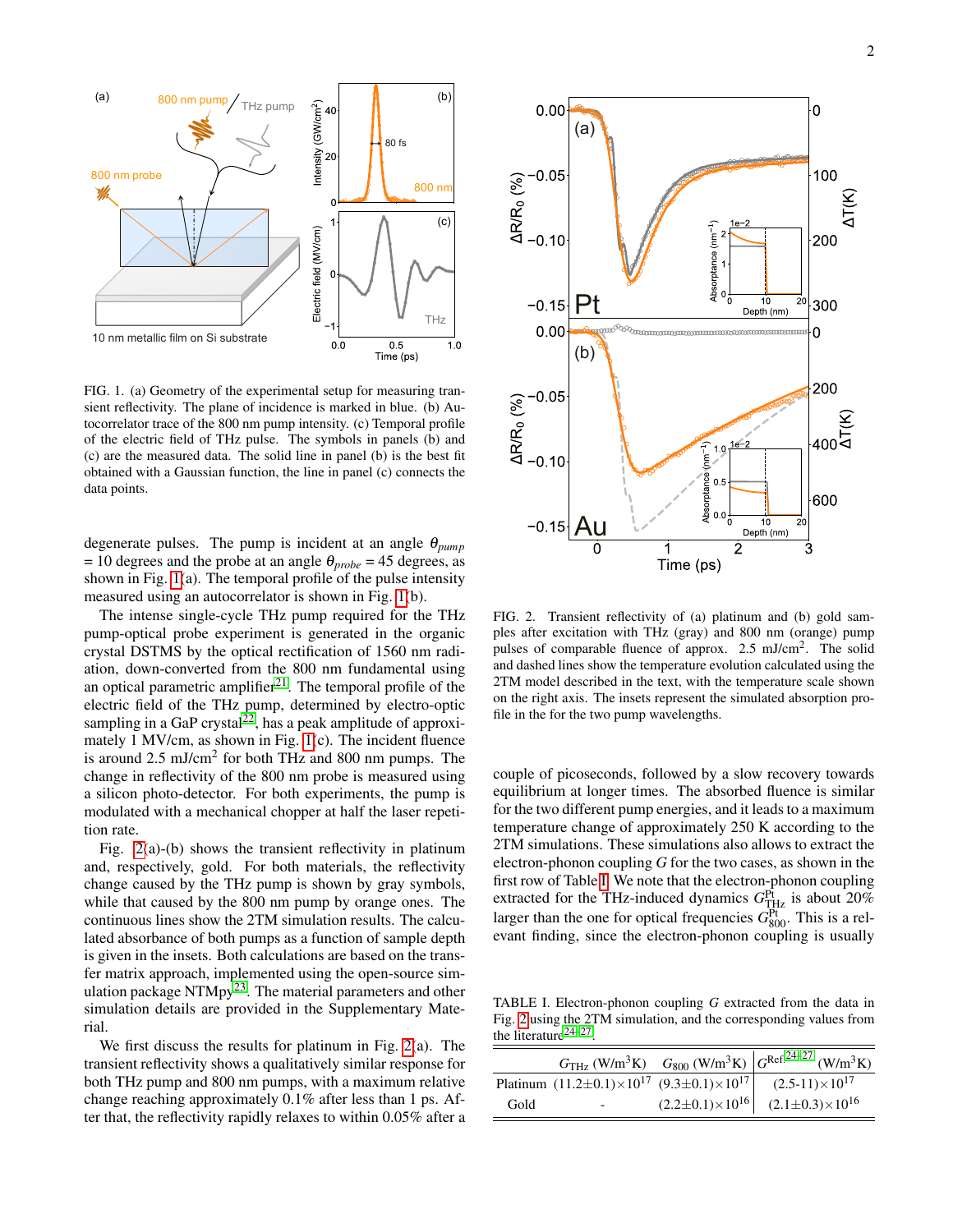

<span id="page-2-0"></span>FIG. 3. (a) Electronic and (b) phonon density of states (DOS) for platinum and gold. The calculated DOS are taken from Refs.<sup>[26](#page-4-21)[,28](#page-4-22)[–30](#page-4-23)</sup>. The orange and gray shading illustrate the maximum bandwidth of the nonthermal electrons excited by the 800 nm and, respectively, THz pumps.

assumed to be independent of the pump wavelength, at least in the optical region.

Moving to gold, Fig. [2\(](#page-1-1)b), for the 800 nm pump, the initial transient decrease of reflectivity is slightly slower than for platinum, but still occurs within less than 1 ps, and reaches a similar maximum relative variation of 0.1%. The subsequent recovery towards equilibrium is much slower than for platinum; the electron-phonon coupling extracted from these data using the 2TM simulations is indeed 50 times smaller. The same model returns a maximum temperature increase of approximately 450 K. Aside from these quantitative differences, the transient reflectivity with the 800 nm pump is qualitatively similar for the two metals. On the contrary, the reflectivity change in gols driven by the THz pump is much different: it is more than an order of magnitude smaller in amplitude, and opposite in sign. Before going into a detailed explanation, we point out that this is not a trivial effect due to a smaller pump absorption. The inset of Fig. [2\(](#page-1-1)b) shows that, on the contrary, the absorbance of the THz pump is comparable and larger than for the 800 nm light.

To gain insight into the mechanisms determining the transient reflectivity, we plot in Fig. [3\(](#page-2-0)a)-(b) the electronic and the phonon density of states (DOS) for the two materials. The orange and gray shading represent the initial bandwidth of the non-thermal electrons excited by the 800 nm pump and, respectively, the THz pump. The 800 nm pump excites electrons up to 1.55 eV away from the Fermi level, whereas the THz pump up to a maximum of 30 meV. It is known that electrons located close to the Fermi level are those contributing the most to the electron-phonon coupling<sup>[31](#page-4-24)[,32](#page-4-25)</sup>. For the 800 nm excitation, the majority of the nonthermal electrons are far from the Fermi level, so the contribution of electron-phonon coupling to their relaxation is initially negligible, and becomes effective only after they thermalize $^{14}$  $^{14}$  $^{14}$ .

We apply these general observations to first to the case of platinum, where the two excitations give rise to similar dynamics. For both the 800 nm and THz pumps, a relatively large fraction of electrons excited by the electromagnetic field have *d* character, which have a relatively large scattering cross sections with phonons. For the case of terahertz fields, the characteristic energy of the excited electrons is lower, and consequently the contribution of electron-phonon scattering is larger<sup>[7,](#page-4-3)[11](#page-4-7)</sup>, explaining the observed  $G_{\text{THz}}^{\text{Pt}} > G_{800}^{\text{Pt}}$ .

For the case of gold, the situation is remarkably different. The phonon DOS is similar to that of platinum. However, the electronic DOS is substantially different. In particular, the density of states within about 1 eV from the Fermi level is dominated by itinerant *s*-states, with a negligible contribution from the localized *d*-states. The *s*-character of the conduction electronic states, as well as the much smaller DOS around Fermi level of gold, result in a much weaker electron-phonon coupling consistent with the observed  $G_{800}^{\text{Au}} \ll G_{800}^{\text{Pt}}$  (see Table 1). However, this observation by itself does not provide an explanation for neither the much weaker THz-induced reflectivity change, nor its opposite sign compared to the 800 nm pump, which is the most striking result in Fig. [2](#page-1-1) and in clear contrast with the 2TM calculations. We note in particular that for thermalized electrons, a THz-induced increase of the transient reflectivity would imply a decrease of temperature, in an apparent violation of the conservation of energy. 2TM simulations predict for Au a comparable electronic temperature change for both optical and THz pumps (Fig. [2\(](#page-1-1)b)), confirming the breakdown of the model, and suggesting that a mechanism other than thermalization must also be at play in the Au film excited by THz fields.

We argue that our observations relate to the emission from the gold film of electrons accelerated by the strong THz electric field. Qualitatively, this mechanism is understood with considering the THz field tilting the potential barrier, enabling electron tunneling into vacuum without sample heating. Electron emission has already been observed in nanotips and metallic metasurfaces made of gold, tungsten and other materials $8,33,34$  $8,33,34$  $8,33,34$ , where the near-field enhancement helps reaching the threshold of emission. More recently, THzdriven electron emission was observed from a gold surface using a peak electric field as low as 50 kV/cm without any local enhancement, although the thickness and other film characteristics were not reported $35,36$  $35,36$ . The observation of field emission in ultrathin gold films deposited on a solid substrate is however still missing, a geometry that is the most relevant for many applications.

Field-induced electron emission is explained by the Fowler-Nordheim model of quantum mechanical tunneling $37$ . The probability of field emission for THz electric field of frequency *f* and peak amplitude  $E_{THz}$  is related to the value of Keldysh parameter<sup>[38](#page-4-31)</sup>  $\gamma_k = 2\pi f \sqrt{2m\phi}/eE_{THz}$ , where  $\phi$  *m*, and *e* are the the work function, the mass and, respectively, the charge of the electron. Field emission is dominant for  $\gamma_k \ll 1$ , whereas photoionization for  $\gamma_k \gg 1$ . For our experimental parameters and  $\phi = 5.2$  eV,  $\gamma_k \approx 1.2$ . When  $\gamma_k \approx 1$  which physical effect would be dominant is less clear. However, Uiberacker et  $al^{39}$  $al^{39}$  $al^{39}$  have reported field emission for a value of Keldysh parameter as high as three.

To further test our hypothesis, in Fig. [4](#page-3-0) we zoom in on the initial transient response of gold (evaporated) to the THz field, together with the response of a sputtered gold film. By overlaying the square of the measured THz electric field  $E_{\text{THz}}$  on the evaporated gold data, it is clear that the time profile of the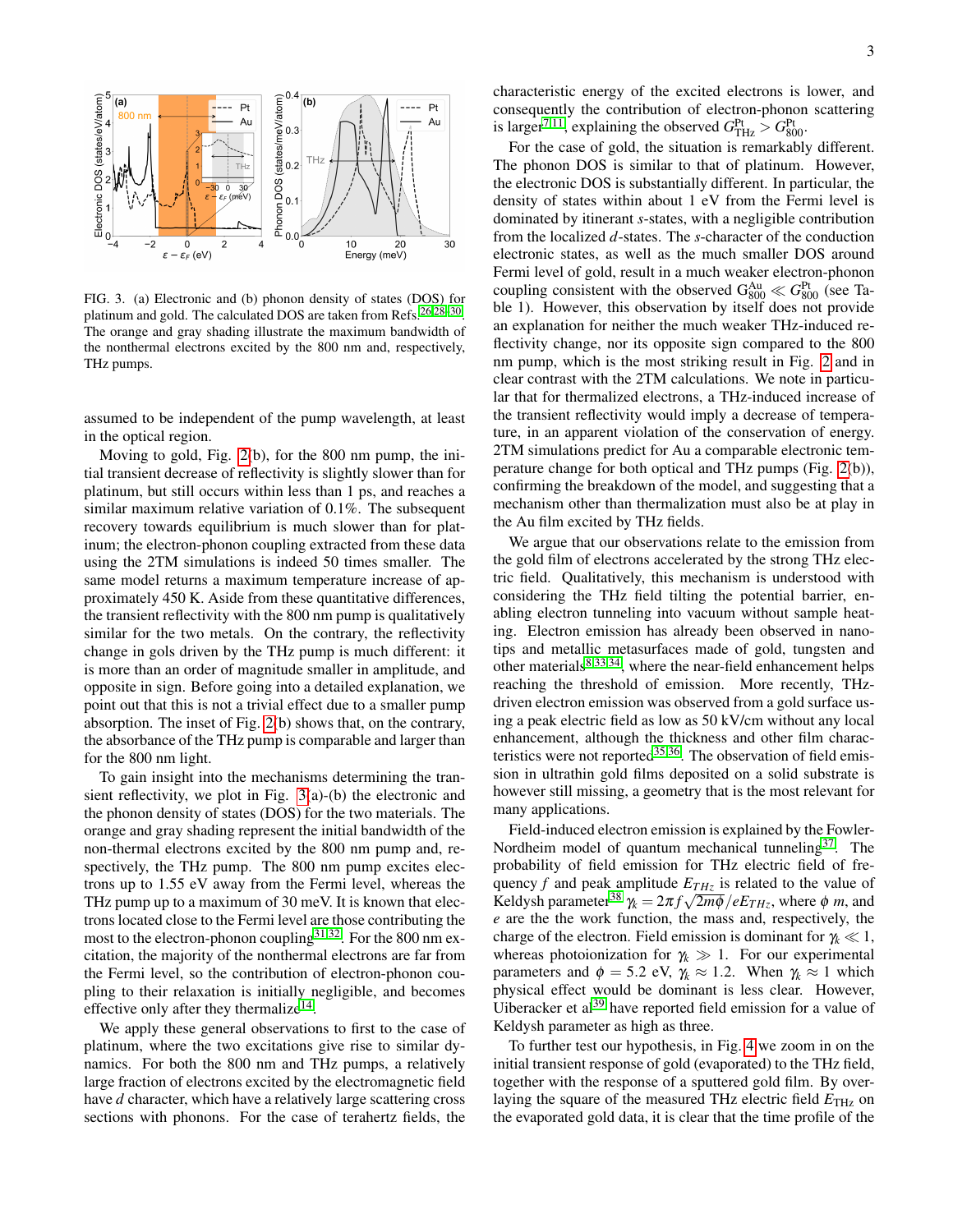initial transient reflectivity goes as  $E_{\text{THz}}^2$ . Since the Fowler-Nordheim tunneling current is also proportional to  $E_{\text{THz}}^2$ <sup>[37](#page-4-30)</sup>, this further supports the argument that the THz induced transient reflectivity in gold is dominated by electron field emission. The sign of the effect, i.e. the transient *increase* of the reflectivity in the first 500 fs, is expected when the plasma frequency decreases. This is in turn compatible with a Drude-Lorentz picture when the electron density reduces, as it would be the case when electron field emission occurs. The rather laborious algebraic derivation is presented in the Supplementary Material.

In addition, we also observe a rectification behavior, modeled with a Gaussian-like shape mimicking the terahertz field carrier envelope. Such behavior flips its sign when we change the polarization of the THz pump pulse by 180 degrees, as shown in the inset of Fig. [4.](#page-3-0) This rectification effect is thought as the net normal component of the THz electric field arising due to slight asymmetry of the film interfaces (air/gold and gold/substrate). The subsequent decrease of reflectivity at later times is understood as the thermalization of electrons the with the lattice, observed in all other measurements shown in Fig. [2.](#page-1-1) However, the effect is now significantly reduced, since most of the energy from the radiation has already been transferred into kinetic energy of the emitted electrons which have left the sample. A good fit to the data is obtained when the three effects: electron field emission, rectification and thermalization are considered. Crucially, we notice that all these effects are gone and the conventional 2TM behavior is recovered in the sputtered film.

Field emission is expected to have negligible amplitude for pump wavelengths in the visible and near-infrared range. Indeed, for visible photons, γ*<sup>k</sup>* is two orders of magnitude larger than for the terahertz case. The field emission probability decreases also with the character of the accelerated electrons. Theoretically, the tunneling probability for *d*-electrons is approximately three orders of magnitude lower than that of *s*-electron with the same energy<sup>[40](#page-4-33)</sup>. This is due to the larger scattering cross section of *d*-electrons which prevents them to be accelerated at large enough energies, scattering and thermalizing with the lattice before. Pt has a relatively large density of *d*-states around the Fermi level, as shown in Fig. [3\(](#page-2-0)a), and hence electron field emission is not expected in this material. Finally, the 2TM-like behavior in the sputtered gold film with much lower roughness than the conventional evaporated one, suggest that the microscopic structure of the gold film plays a key role in the process, since nm-scale inhomogeneity leads to near-field enhancement of the THz radiation. This lowers γ*<sup>k</sup>* further into the field emission regime. We stress that the nanometer roughness is a well-known characteristic of thin gold films below a critical thickness of the order of 10 nm, not a sign of lower quality samples. The films are homogeneous at spatial scales comparable with the wavelength of visible and terahertz light, and the transient reflectivity induced by 800 nm light has the expected response for gold, as shown in Fig. [2\(](#page-1-1)b). We show in the Supplementary Material that a thicker gold film (50 nm, well above the percolation threshold) deposited by evaporation, show no measurable field emission nor negative transient reflectivity. This indicates that both the



<span id="page-3-0"></span>FIG. 4. Symbols: Experimental transient reflectivity of gold in the first 2 ps excited by the terahertz field  $E_{\text{THz}}$ . Gray solid line:  $E_{\text{THz}}^2$ , with  $E_{\text{THz}}$  measured independently using electro-optic sampling in a GaP crystal. Blue solid line: THz field rectification modelled as a scaled Gaussian envelope of  $E_{\text{THz}}$ . Green solid line: fit of the data including adding up  $E_{\text{THz}}^2$ , rectification signal and an exponential recovery. Inset: same as the main panel, but with the THz pump field polarity reversed by 180 degrees.

electric field enhancement due to inhomogeneity and the temperature rise are greatly suppressed when the film is homogeneous and thick enough, and that all the effects observed in our work are relevant for films with thicknesses of 10 nm or less.

In summary, we studied the THz and 800 nm induced electron and lattice dynamics in gold and platinum thin films measuring their transient optical reflectivity. Platinum showed comparable response to both THz and optical pumps, with a 2TM simulation returning a 20% larger electron-phonon coupling *G* when the material excited by terahertz fields. We suggest that this can be understood introducing an additional coupling channel only available when nonthermal electrons are present close to the Fermi level, which is the case for terahertz radiation but not for near-infrared light. Hence, our results suggest that the common assumption of wavelengthindependent *G* is not strictly correct when one considers wavelengths which differs by orders of magnitude. Gold, when driven with 800 nm pump light, also showed a response consistent with the 2TM. However, we found that such model breaks down when the material is excited with intense terahertz fields in evaporated films below the percolation threshold. We argue that such behavior can be explained in terms of electronic field emission within the Fowler-Nordheim model, supported by a reasonably small Keldysh parameter and a positive transient reflectivity which varies as the square of the in